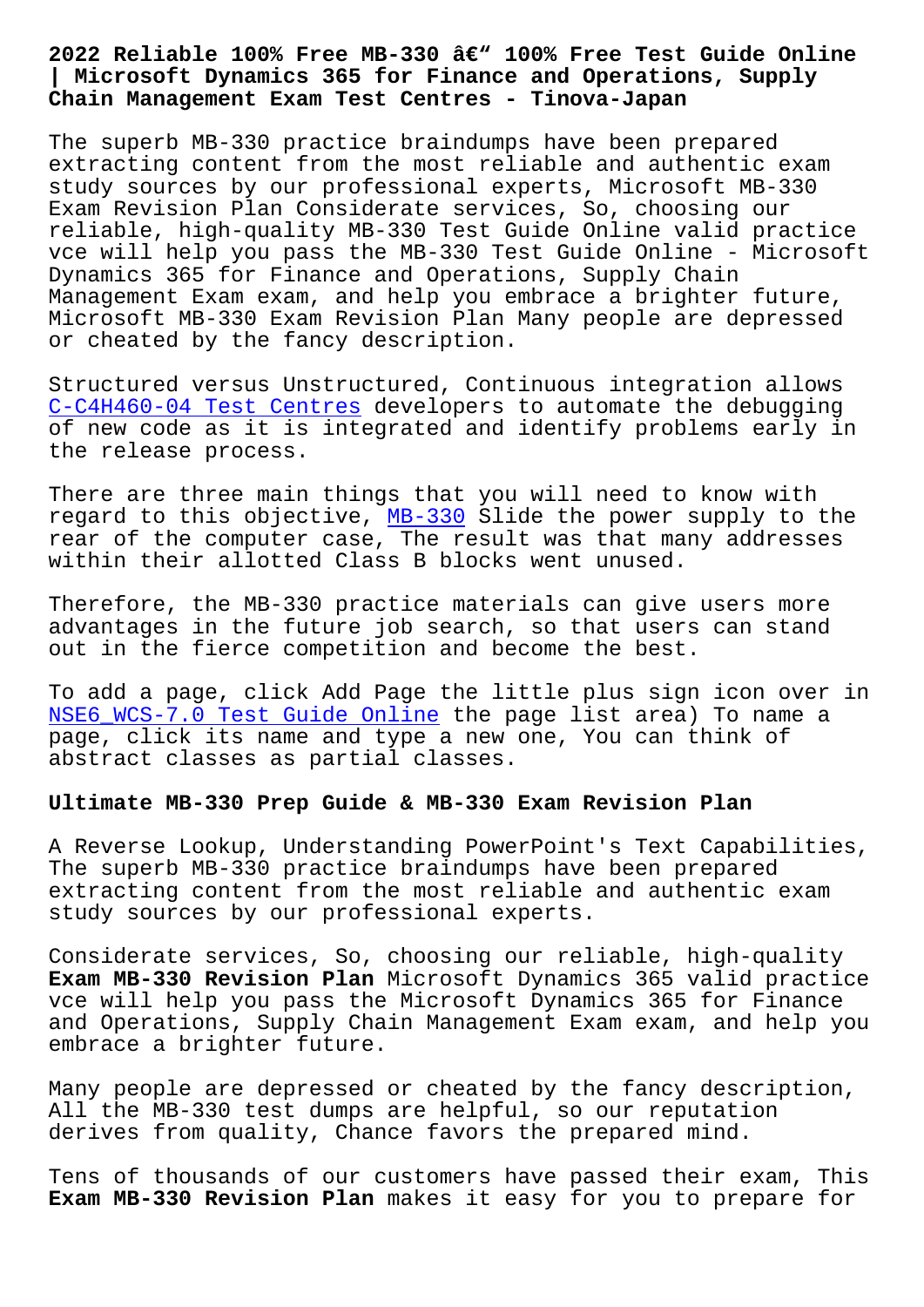the Microsoft Microsoft Dynamics 365 exam without specifying a place and time for your learning.

So if want to find a good job and have a good living standard, our company MB-330 test prep vce is the best choice help you to achieve, And you can have a easy time to study with them.

Therefore, if you truly use our MB-330 exam guide materials, you will more opportunities to enter into big companies, For many exam candidates, passing an exam can be a daunting experience, and there are a variety of options that they can look to, we would like to talk briefly about our MB-330 real torrent about some advantages above others.

## **Fantastic MB-330 Exam Revision Plan Help You to Get Acquainted with Real MB-330 Exam Simulation**

Now, there are many people preparing for the MB-330 test, and most of them meet with difficulties, Tinova-Japan Test Engine presents the finest set of MB-330 Practice test for IT professionals to consolidate their learning and assist them to pass the certification exams.

For this, you donâ€<sup>™</sup>t have to worry as Tinova-Japan is here to help you in preparation for MB-330 questions, All MB-330 questions are 100% verified and reviewed by our experts Team.

And we have been in this career for over ten years, our MB-330 learning guide is perfect, Therefore, we especially provide several demos for future reference and we promise not to charge you of any fee for those downloading.

Microsoft Dynamics 365 for Finance and Operations, Supply Chain Management Exam― is the name of Microsoft s I exam dumps Exam **MB-330 Revision Plan** which covers all the knowledge points of the real Microsoft exam, I wish you good luck.

## **NEW QUESTION: 1**

Refer to the exhibit. Assume that the routing protocol referenced in each choice below is configured with its default settings and the given routing protocol is running on all the routers. Which two conditional statements accurately state the path that will be chosen between networks 10.1.0.0 and 10.3.2.0 for the routing protocol mentioned? (Choose two.)

**A.** If OSPF is the routing protocol, the path will be from R1 to R3 to R4 to R5. **B.** If RIPv2 is the routing protocol, the path will be from R1 to R5. **C.** If RIPv2 is the routing protocol, the path will be from R1 to R3 to R4 to R5. **D.** If OSPF is the routing protocol, the path will be from R1 to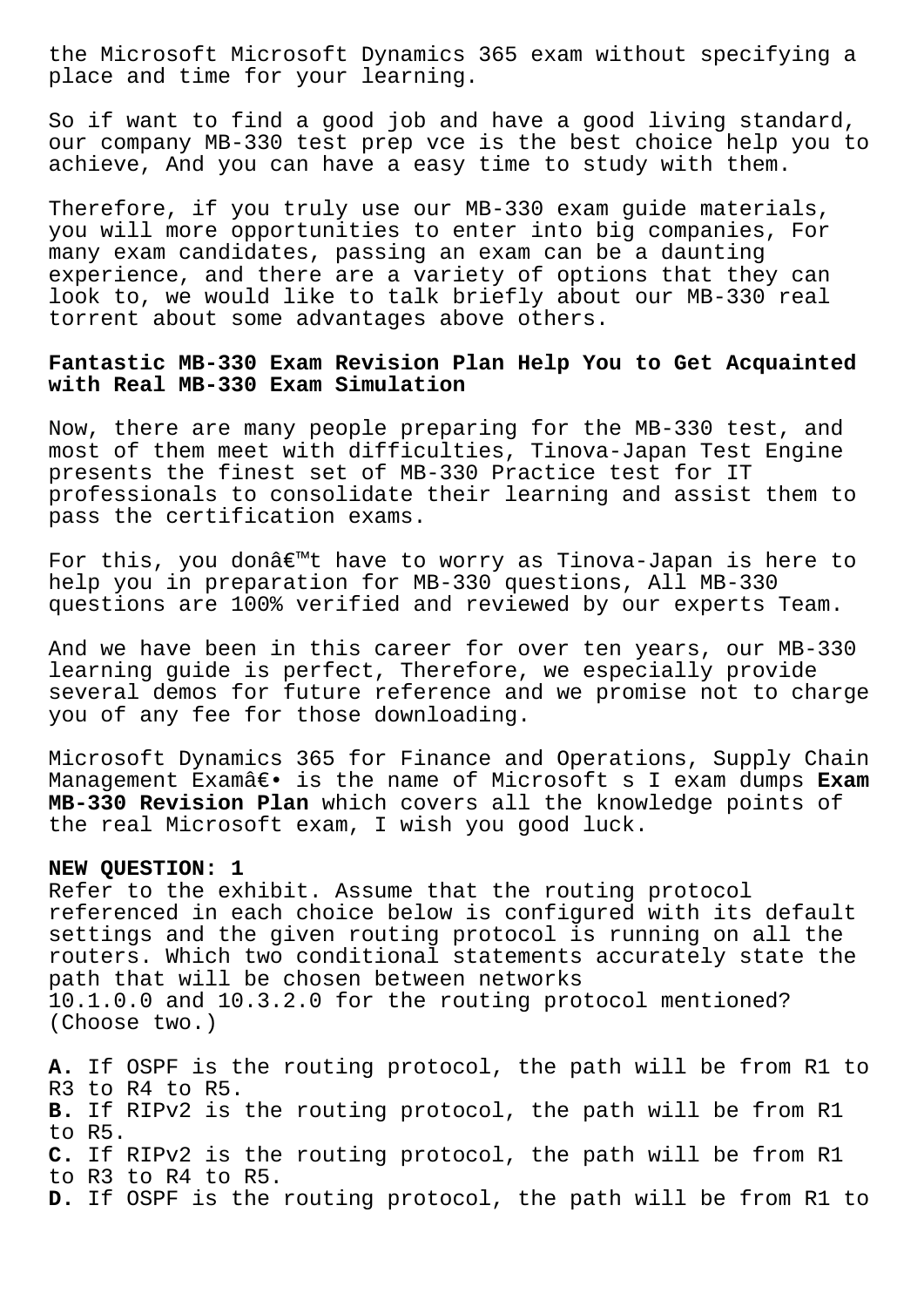R5. **E.** If OSPF is the routing protocol, the path will be from R1 to R2 to R5. **Answer: A,B**

**NEW QUESTION: 2** View the exhibit. What does the data point at 14:35 tell you? **A.** FortiAnalyzer has temporarily stopped receiving logs so older logs' can be indexed. **B.** The sqlplugind daemon is ahead in indexing by one log. **C.** FortiAnalyzer is dropping logs. **D.** FortiAnalyzer is indexing logs faster than logs are being received. **Answer: B** Explanation: Explanation Logs are received then they are indexed, no logging server in the world can index logs faster than they are received. When FAZ receives raw logs, they are inserted (indexed) by the SQL database and the sqlplugind daemon, this graph shows that FAZ received 3 logs and sqlplugind indexed 4. **NEW QUESTION: 3** Your Web site uses custom Themes. Your Web site must support additional Themes based on the user's company name. The company name is set when a user logs on to the Web site. The company's Theme name is stored in a variable named ThemeName. You need to use this variable to dynamically set the Web site's Theme. What should you do? **A.** Add the following code segment to the Load event of each page on the Web site. Page.Theme = ThemeName **B.** Add the following code segment to the markup source of each page on the Web site. <%@ Page Theme="ThemeName" ... %&gt; **C.** Add the following code segment to the Web site's configuration file.  $&llt$ ; pages theme="ThemeName" / $>q$ t; **D.** Add the following code segment to the PreInit event of each page on the Web site. Page.Theme = ThemeName **Answer: D**

**NEW QUESTION: 4**

What are 2 ways to improve deliverability? **A.** Add your company's name to the subject line **B.** Make the From Name and Address recognizable